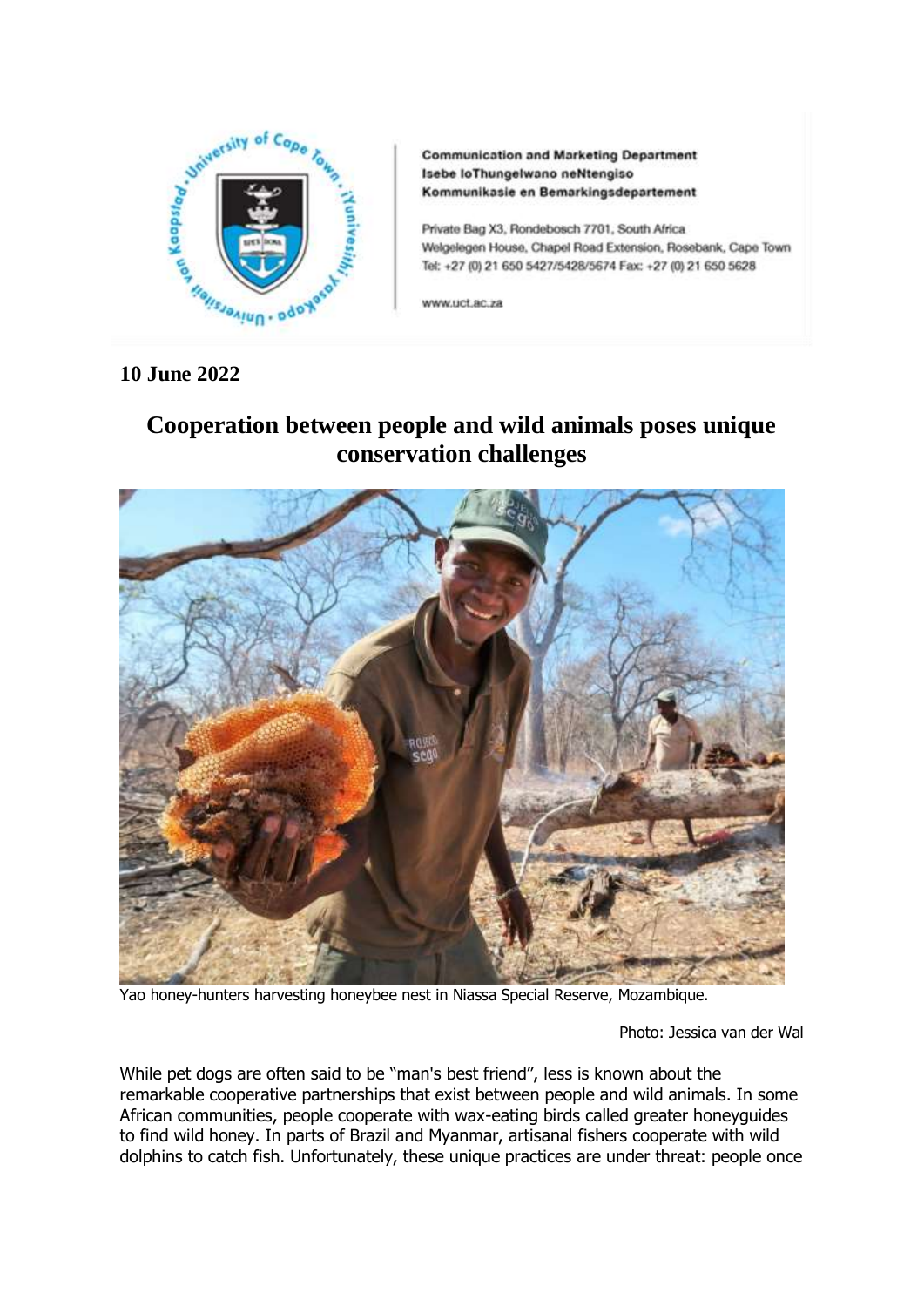cooperated with orcas to hunt whales, and with wolves to bring down large prey, but these partnerships have already gone extinct.

A new [study](https://conbio.onlinelibrary.wiley.com/doi/full/10.1111/conl.12886) by an international, interdisciplinary team of over 40 experts published in Conservation Letters today, details the benefits of these fascinating partnerships, the threats they face, and the special conservation measures they will need to persist.

Dr Jessica van der Wal, lead author of the study and researcher in the [Honeyguide](https://africanhoneyguides.com/)  [Research Project](https://africanhoneyguides.com/) at the University of Cape Town's (UCT) FitzPatrick Institute of African Ornithology, said "human-wildlife cooperation is a key part of the cultural heritage and food security of these communities. The interactions also boost food availability for the animal partner, and could play a role in ecosystem function."

The study describes how a mix of environmental and cultural change is jeopardising these benefits. Human-wildlife cooperation faces a unique set of conservation challenges as it requires multiple components to function: a motivated human and wildlife partner, a suitable environment, and compatible inter-species knowledge. In some places, human engagement in the interaction has declined due to changing livelihoods or displacement from their lands. In other cases, the wildlife partner and prey numbers have decreased due to degraded habitats.

"If we are to protect this irreplaceable part of our connection to the natural world, we need to develop tailored conservation plans that consider the needs of both the human and the wildlife participants," said senior author of the paper Dr Dominic Cram from the University of Cambridge and also a researcher in the Honeyguide Research Project.

The authors recommend protecting habitats to conserve the animal partner and the prey species they seek in cooperation with humans. Local human communities need to be supported rather than excluded from the landscapes in which these partnerships operate. Campaigns to raise awareness will help affirm the value of local practices. Finally, the know-how must not die out. People learn how to cooperate with animals from their friends and elders, so opportunities to learn must be protected and cultural customs archived so they are not lost forever.

Similarly, the animals appear to "watch and learn" from each other, which means conservationists should protect those with the knowledge that demonstrate the skills, and the next generation that are ready to learn. "This places human-wildlife cooperation conservation at the interface between animal culture conservation and the preservation of human cultural heritage," says van der Wal.

The authors point out that while mitigating human-wildlife conflict has received extensive attention by conservationists, the value and vulnerability of human-wildlife cooperation have been neglected.

Protecting the biological and cultural diversity of human-wildlife cooperation will need safeguarding plans that are customised on a case-by-case basis. Further work is also required to identify examples of human-wildlife cooperation that may be occurring today but remain unknown to the scientific community.

[Download more photos](https://www.dropbox.com/sh/7098i2n0y2eu9w8/AACgFknev4yWi_2Hk5zUD8YMa?dl=0).